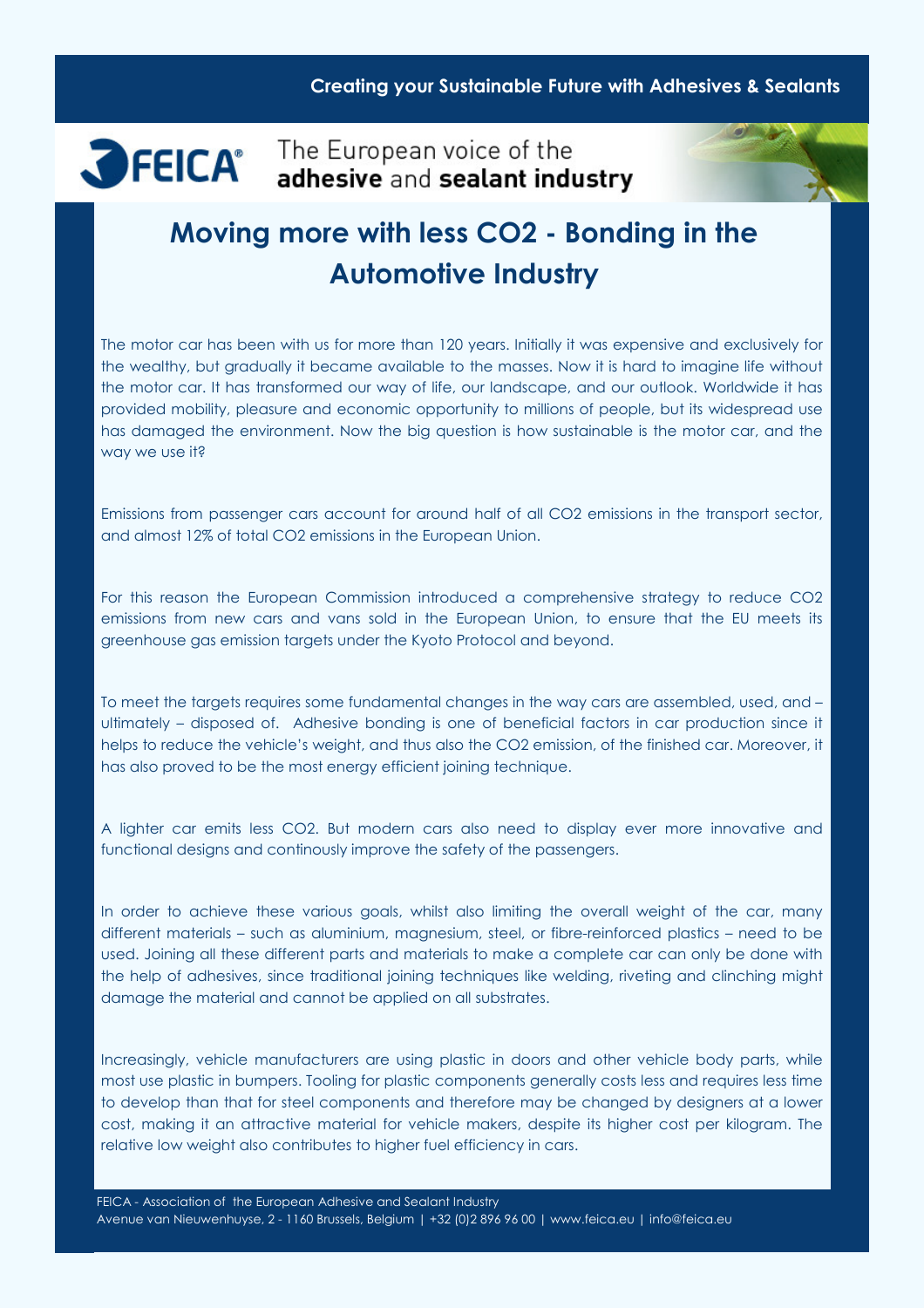Not only the car body, but many exterior and interior components, visible or hidden in a car, owe their functionality to state-of-the-art adhesive technologies.

Overall the energy spent per bonding application with adhesives is lower than the energy spent for conventional joining techniques like welding or clinching. A study, comparing the different joining technologies like spot welding, laser welding, clinching and bonding, found that adhesive bonding achieved the same, or even an increased strength of the joint with less energy spent.

Adhesive bonding increases the choice of material used and enables more innovative designs; both are important factors for the safety of the car.

For example, the windscreen provides structural strength to the car body and helps keep passengers inside the car if an accident should occur. As important as the windscreen quality is, so too is the quality and proper installation of the auto glass adhesive.

The use of adhesives in car production helps to improve the safety standards and allows modern design with innovative material. They help the car industry to meet their challenges of developing more environmentally friendly solutions for the future.

#### And what of the future?

Electric cars and also fuel cell cars are being promoted as part of a sustainable solution, but they still need fuel, and significant CO2 reduction would require electricity to be generated from non-fossil sources, However, electric vehicles may be important in reducing localised pollution. In any case such cars nedd als significant weight savings to increase their range.

Fuel cells represent the latest and, perhaps, the most rewarding of alternative energy technologies. The fuel cell is a power-generation system in which hydrogen is used as a fuel source. The hydrogen can be extracted from fractionated hydrocarbons (e.g., gasoline, methanol, propane) or natural gas with what is called a reformer. Hydrogen can also be produced from the electrolysis of water.

Tighter reliable, fail-safe sealing of the elecrical components is an absolute necessity in electric and fuel cell technology. The adhesive or sealant must be adaptable for high volume, mass production and have low assembly costs.

Whatever direction the motor vehicle industry takes in the coming decades, it is certain that adheisves and sealants will have an increasing part to play.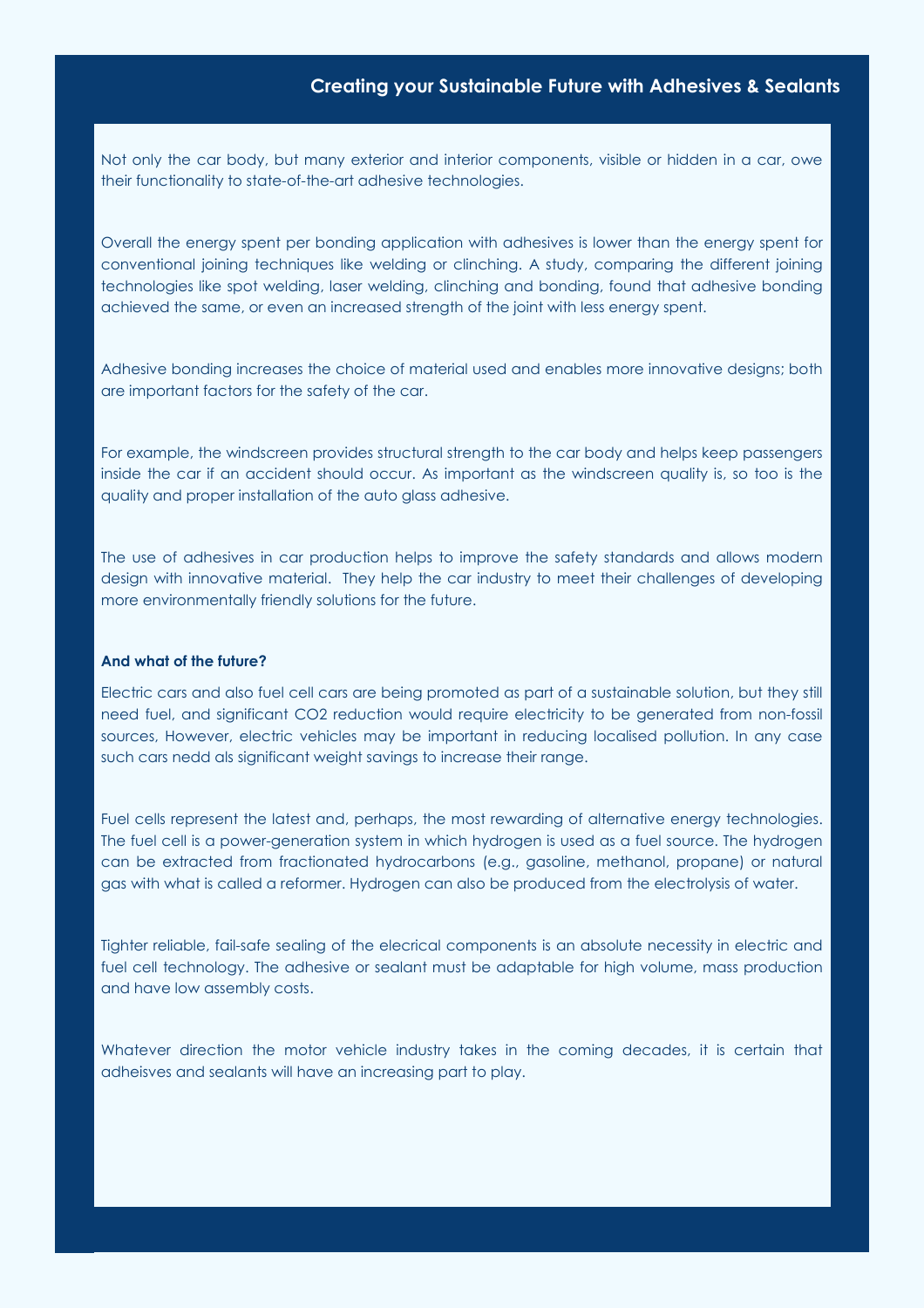#### ANNEX I – Weight reduction

Due to new functions installed on the cars, the weight of vehicles is steadily increasing. The current average weight of a car in Europe is around 1.350 kg, producing around 180 g CO2, while in the USA it is 1.850 kg at 210g CO2. Crash resistant lightweight structures is one route to achieve better mileage and emissions, which has to be complemented by more efficient combustion engines, hybrids and/or e-drive, lower friction tyres, better aerodynamic shaping etc. The use of adhesives is enabling the development of new technologies in all these sectors with good resultd on weight reduction.

The inherent1 properties of bonded structures allow weight savings in the range of 15% when using high strength steel through reduced thickness without sacrificing crash performance and durability. With an assumed 350 kg steel car body the 52.5 kg reduced weight already saves 912 MJ necessary for the production of the bare steel and 1135 MJ for electogalvanized steel. Since welding of high strength steel reduces its strength, the welded joints will become the weakest area which reduces the durability of the structure. In contrast, adhesive bonding keeps the high strength properties of the steel unchanged, thus allowing thinner metals for the same strength and durability.

The savings for the lifetime of the car calculated with the data from the study of IFEU2 , amount to 27 GJ per 100kg or, in our case of 52.5 kg weight savings,14.2 GJ for a gas engine and with 13.1 GJ for a Diesel engine.

This means the adhesive technology allows for energy savings over the lifetime of the car of twice the energy necessary to produce the steel for the car body.

The savings of gas according to IFEU in the NEDC cycle is about 0.3 l/100 km and per 100 kg reduced weight. Assuming an average of 200,000 km and 15 years' use phase for a passenger car this results in gas savings of 315 l for its lifetime. The owner saves in the same period with a calculated gas price of 1.50 €/l 472 €. And that with a small amount of 800 g of adhesives.

For steel cars the use of structural adhesives will help to reduce the weight for a car by at least 15 %. The energy consumption for the production is reduced by 912 MJ and for the use phase by 14.2 GJ which sums up to more than 15 GJ. Compared to the energy of about 120 MJ required for the raw materials and production of 800 g adhesives itself this is a saving factor of 125. And the inherent energy in the adhesive can at the end of its life still be used for combustion. The difference between various adhesives is less than 20 %. Therefore the performance of the adhesive is the key for the savings and not its individual carbon footprint.

#### ANNEX II – Energy reduction during the entire lifecycle

The following calculations, show how adhesives can help to reduce the energy to produce a steel car with reduced weight.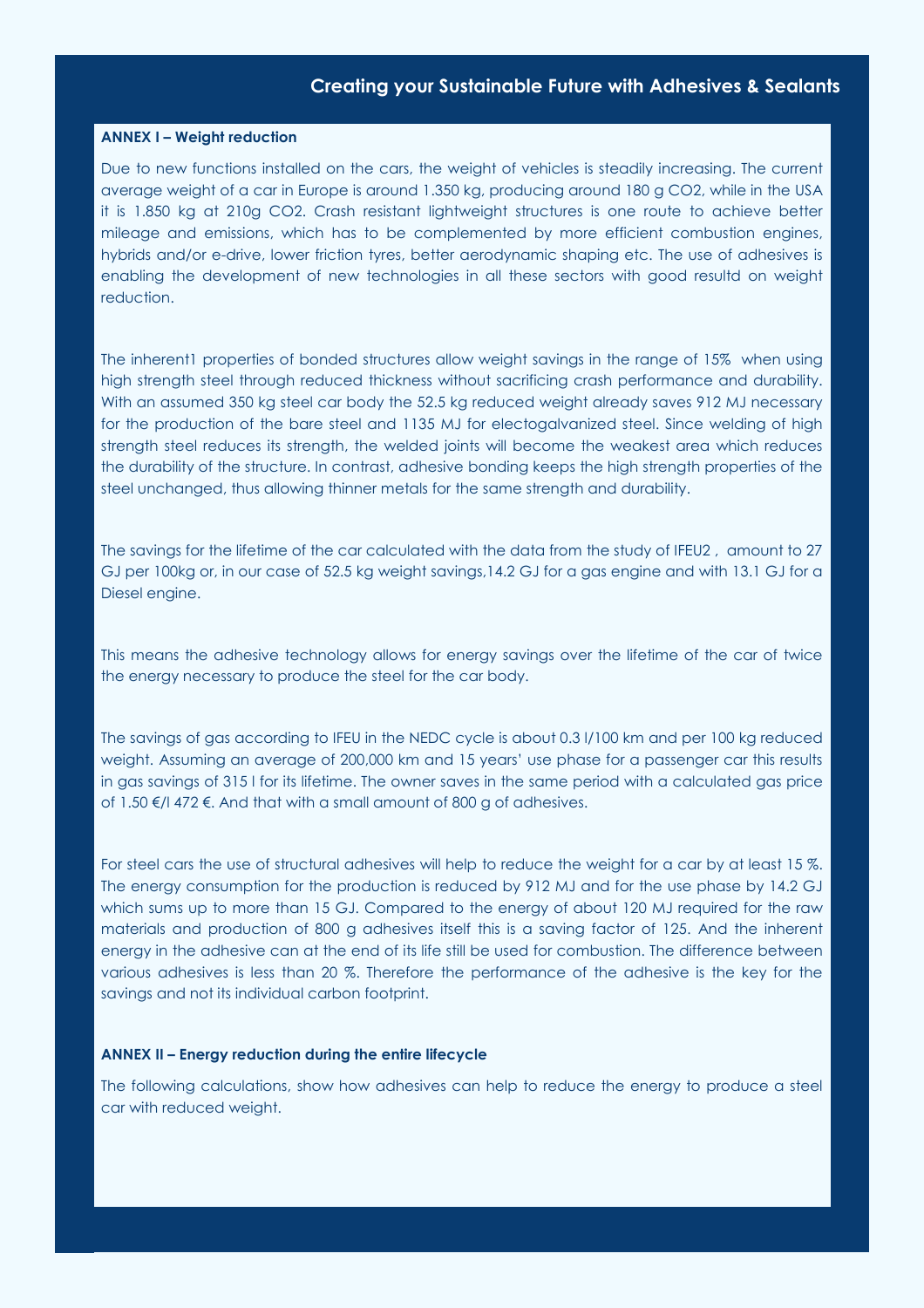

Figure 1: Comparison of different joining technologies (Stephan, Henrik 2007)

Figure 1 shows that the energy for 4 spot welds (RSW = resistance spot weld) at a length of 100 mm is 0.02 kwh or 0.072 MJ. The energy needed to achieve a similar strength for the joint with adhesive bonding is 0,003 kwh or 0.011 MJ. The basis for the comparison can be seen in the table 1 below.

| Base shear strength, relating to 1 RSW point     |                        |                          |                     |
|--------------------------------------------------|------------------------|--------------------------|---------------------|
|                                                  | Joint equivalent       | Energy consumption [kWh] | Shear strength [kN] |
| <b>RSW</b>                                       | 1 point                | 0,00546                  | 5,5                 |
| <b>NdYAG</b> laser                               | $13 \text{ mm}$        | 0,01072                  | 5,5                 |
| <b>Disklaser</b>                                 | $13 \text{ mm}$        | 0,00285                  | 5,5                 |
| Clinchen                                         | 3 points               | 0,01108                  | 5,5                 |
| <b>Bonding</b>                                   | $0.05$ cm <sup>3</sup> | 0,00072                  | 5,5                 |
| Base energy consumption, relating to 1 RSW point |                        |                          |                     |
|                                                  | Joint equivalent       | Energy consumption [kWh] | Shear strength [kN] |
| <b>RSW</b>                                       | 1 point                | 0,005461                 | 5,5000              |
| <b>NdYAG</b> laser                               | 9 <sub>mm</sub>        | 0,005461                 | 4,3640              |
| <b>Disklaser</b>                                 | 50 mm                  | 0,005461                 | 8,4700              |
| Clinchen                                         | 2 points               | 0,005461                 | 2,9698              |
| <b>Bonding</b>                                   | $0.2$ cm <sup>3</sup>  | 0,005461                 | 31,2361             |

#### Table 1: Comparison of different joining technologies (Stephan, Henrik 2007)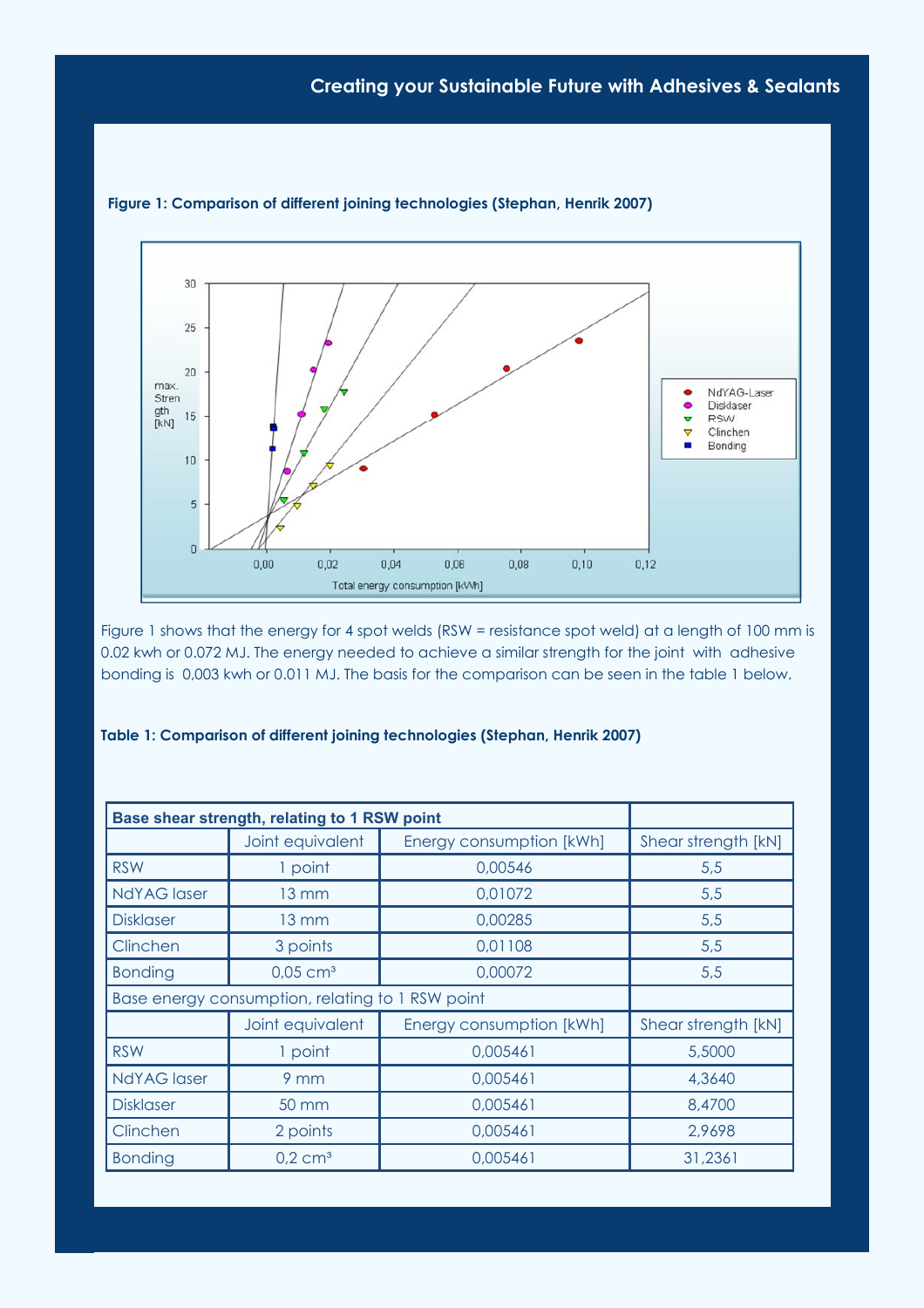The energy required to weld the whole car body for an assumed joining length of 135 m is then calculated based on a number of 4500 spot welds. One spot requires 0.005 kwh and multiplied by 4500 it results in an energy consumption of 22.5 kwh or 81 MJ for the spot welding of the whole car body.

According to the table one spot weld equals the amount of 0,05 cm<sup>3</sup> of adhesives. This requires an amount of 0,00072 kwh. To replace 4500 spot welds with adhesive bonding, we would need 4500 \* 0,00072 kwh = 3,24 kwh or 11,64 MJ. The volume of 0.05 cm3 adhesive corresponds to a bond length of 11.25 mm, an overlap length of 15 mm and an adhesive layer thickness of 0.3 mm. The volume of adhesive needed to bond 135 m joining length is calculated on the above assumptions to 600 cm3 or based on a specific weight of 1.33 to 800 g.

When compared to the energy necessary to produce the steel for a car body with 350 kg weight, which is in the range of 6.08 Gigajoule (GJ) for bare steel and 7.57 GJ for electro-galvanized steel this is almost a factor of 30 higher than the energy required for adhesive bonding.

In consideration of the entire life cycle, the ranking of the different compared joining technologies stays the same. In Figure 2 are the results of the Life Cycle Analysis shown for the impact category Global warming potential. Included here is the production of the adhesives. Regarding the amount of CO2 the required process energy for bonding in the automobile plant dominates over the production of the adhesives. All in all bonding can be seen as the best joining technology regarding the entire life cycle.



### Figure 2: Comparison of joining technolgies over the Life cycle - Global warming potential in kg CO2 equivalents (HENRIK STEPHAN, 2007).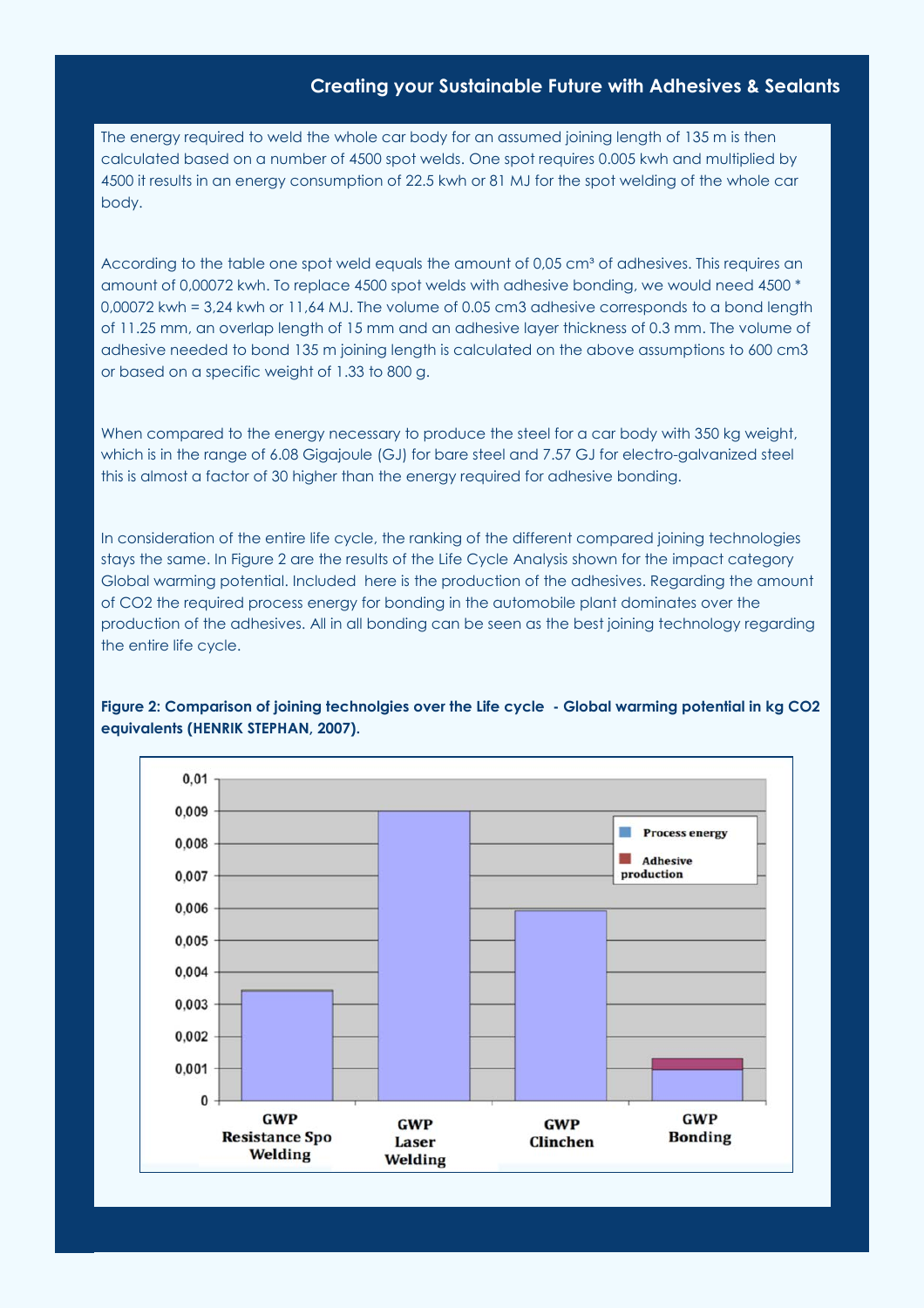#### References:

- 1. STEPHAN, HENRIK (2007): Assessment procedure for joining technologies from the perspective of environmental protection, Phd-thesis, Scientific Journal Series Technical University, Darmstadt. ISBN: 3 – 932518 – 80 – 2; ISSN: 0721 – 5282.
- 2. Article in Adhesion (Bernd Burchardt, Jan Olaf Schulenburg, Martin Linnenbrink, New building blocks for lightweight structures, Adhesion, Adhesives & Sealants extra, 10/ 2009 p 22).
- 3. Energy savings by light-weighting Final Report 2003; Institut für Energie- und Umweltforschung Heidelberg GmbH, 2003.
- 4. Source: www.corusconstruction.com/en/sustainability/carbon\_and\_steel

#### About Feica

FEICA, the Association of the European Adhesive & Sealant Industry, is a multinational association representing the European adhesive and sealant industry. With the support of its national associations and several direct and affiliated members, FEICA coordinates, represents and advocates the common interests of our industry throughout Europe. In this regard, FEICA aims to establish a constructive dialogue with legislators in order to act as a reliable partner to resolve issues affecting the European adhesive and sealant industry.

For more information about this **Benefit Story**, please contact:

Kristel Ons Communication Director k.ons@feica.eu 0032 (0)2 896 96 00

i This document has been designed using the best knowledge currently available, and is to be relied upon at the user's own risk. The information is provided in good faith and no representations or warranties are made with regards to the accuracy or completeness, and no liability will be accepted for damages of any nature whatsoever resulting from the use or reliance on this paper. . This document does not necessarily represent the views of all member companies of FEICA.